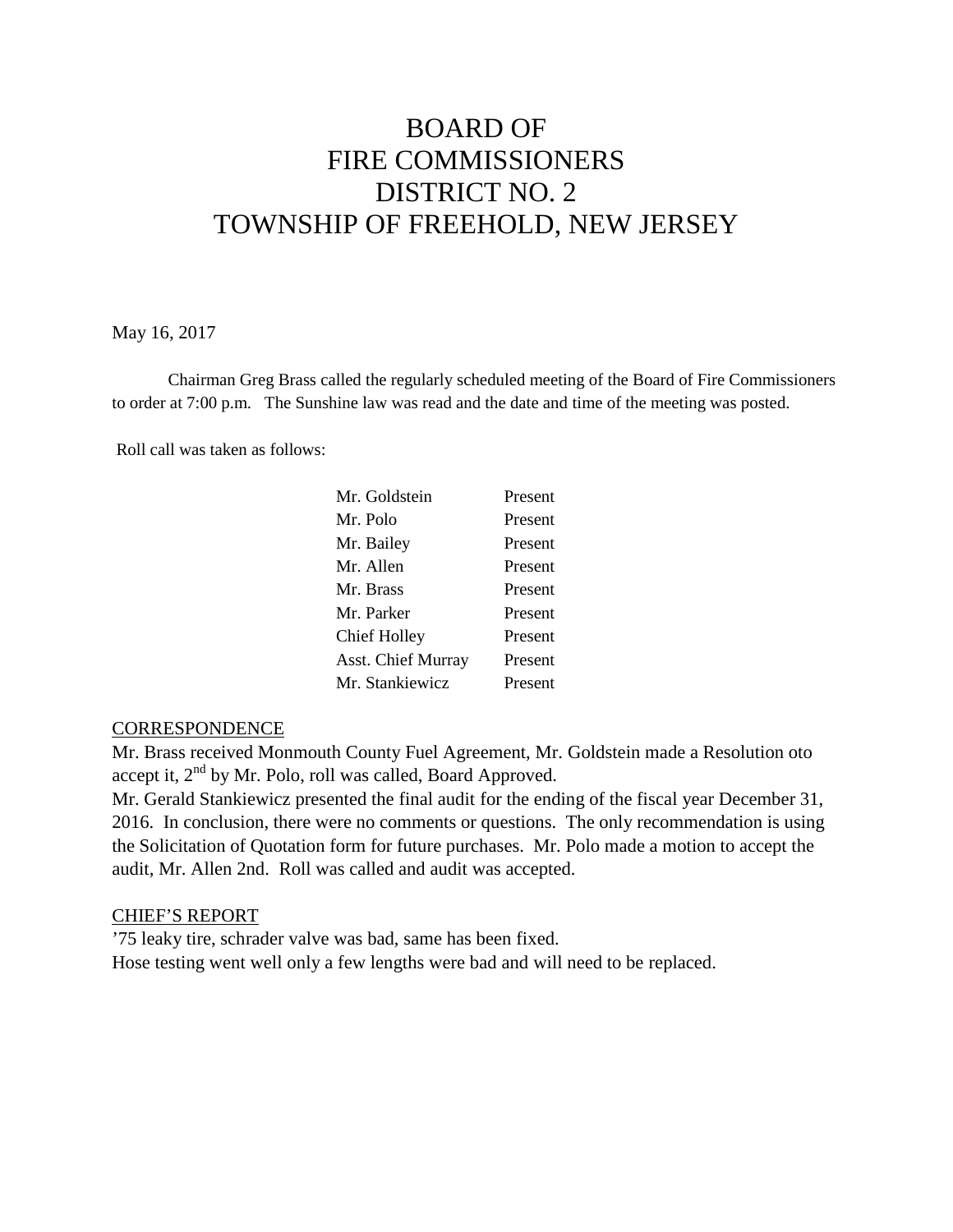Freehold Borough Fire Dept. and Freehold Independent Fire Company wants to know if East Freehold Fire Company is interested in purchasing a Quantitative Fit Test Machine to share with all three fire companies, a decision doesn't have to be made until the fall.

## RADIO AND ALARM

Spillman software has been downloaded on all laptops. Laptop was installed in truck and it was reading battery power, James is coming out to check on this problem, docking station shouldn't run on battery.

## BUILDING

Daniels Way, grass cutting, US Grounds subcontracted out to another company that quit, the new company didn't do a good job, so US Grounds will now do the grass themselves.

Board approved a raise for James Taylor for cleaning the firehouses.

## INSURANCE

Mr. Goldstein spoke to Pete Jefferies at the insurance company about repair for Pond Road Firehouse from the leak in the roof, estimate was sent over.

Full count of eligible members for LOSAP needs to be complete by June 30, 2017.

## MAINTENANCE

'85 going to PL on Monday for the coffin lid and cover repaired

Air Compressor system needs an electrician to come in and move the fuse/disconnect box over, the new system will be ready in 60 days.

Monmouth County charges \$25 per truck to wash the under carriage of the trucks, Mr. Polo made a motion to purchase equipment to have own wash for the trucks, Mr. Goldstein 2nd. Service agreement from ESI Equipment Inc.for \$2,513.00 for service on Holmatro Tools. NJ Door works was called for the damage to the bay door at Main base, they will do maintenance on all the doors at all firehouses.

#### NEW BUSINESS

Mr. Allen spoke to Freehold Township about purchasing the property behind the firehouse it's not a ratable that they are concerned with, the town may purchase it and they are willing to do a trade for the property behind the firehouse with the property across the street. May not be able to do the trade if there is a restricted deed on the property across the street.

# OLD BUSINESS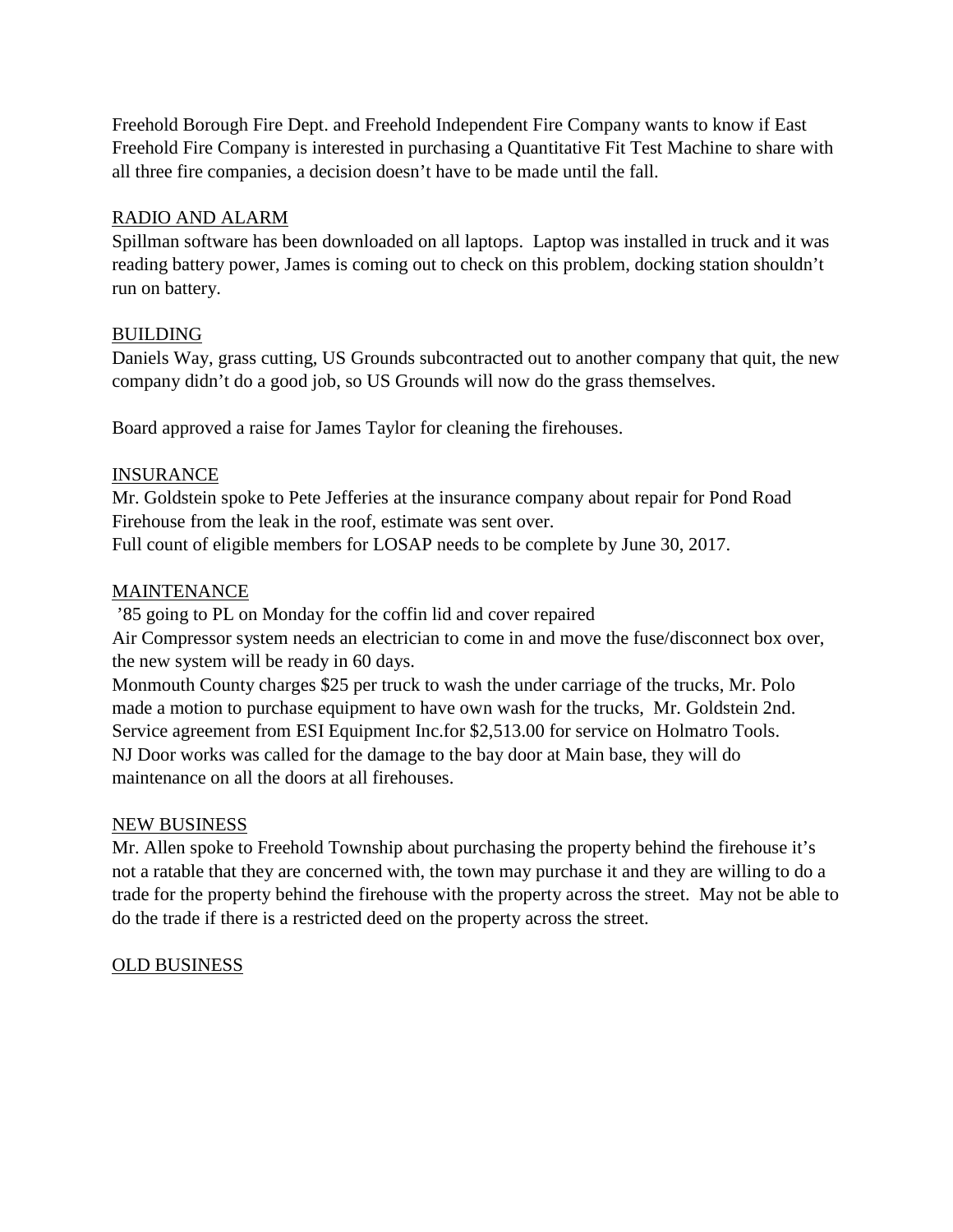Commissioners to meet with Dr. Carter on 6/13, one on one, for the Fire Department Study.

## **TREASURER**

On May 27th the CD will expire, Mr. Polo will renew and transfer money from the savings account to the new CD.

| Checking:    | 872.04<br>SS.  |
|--------------|----------------|
| CD           | \$1,037,383.12 |
| Saving Acct. | \$989,452.24   |
| Total        | \$2,027,707.40 |

#### Check #

| 10241 | JCP&L                        | \$<br>613.85   |
|-------|------------------------------|----------------|
| 10242 | <b>NJNG</b>                  | \$<br>219.23   |
| 10243 | Verizon                      | \$396.02       |
| 10244 | <b>Verizon Wireless</b>      | \$<br>552.67   |
| 10245 | Optimum                      | \$309.51       |
| 10246 | Fail Safe                    | \$2,756.55     |
| 10247 | Buchannan, Ingersoll, Rooney | \$272.12       |
| 10248 | Tomar Inc.                   | 117.49<br>\$   |
| 10249 | Fire & Safety                | \$2,481.78     |
| 10250 | Midstate Mobile              | 330.00<br>\$   |
| 10251 | Ocean Security System        | 100.00<br>\$   |
| 10252 | Samuel Klein and Co.         | \$4,050.00     |
| 10253 | Edwards Tire Co.             | \$<br>312.90   |
| 10254 | NJ Fire Equipment            | \$11,202.07    |
| 10255 | Cooper Electric              | 150.00<br>\$   |
| 10256 | <b>Access Health</b>         | \$<br>1,715.00 |
| 10257 | U.S. Ground                  | \$<br>517.24   |
| 10258 | <b>Roux Associates</b>       | \$<br>630.94   |
| 10259 | <b>Netlink</b>               | \$<br>405.00   |
| 10260 | Evan Berman                  | \$<br>160.00   |
| 10261 | James Taylor                 | \$<br>100.00   |
| 10262 | American Uniform             | \$<br>255.97   |
| 10263 | <b>County of Monmouth</b>    | \$<br>389.49   |
| 10264 | <b>Olympic Glove Safety</b>  | \$<br>236.00   |
| 10265 | Sonnenblick, Parker, Selvers | \$<br>965.35   |